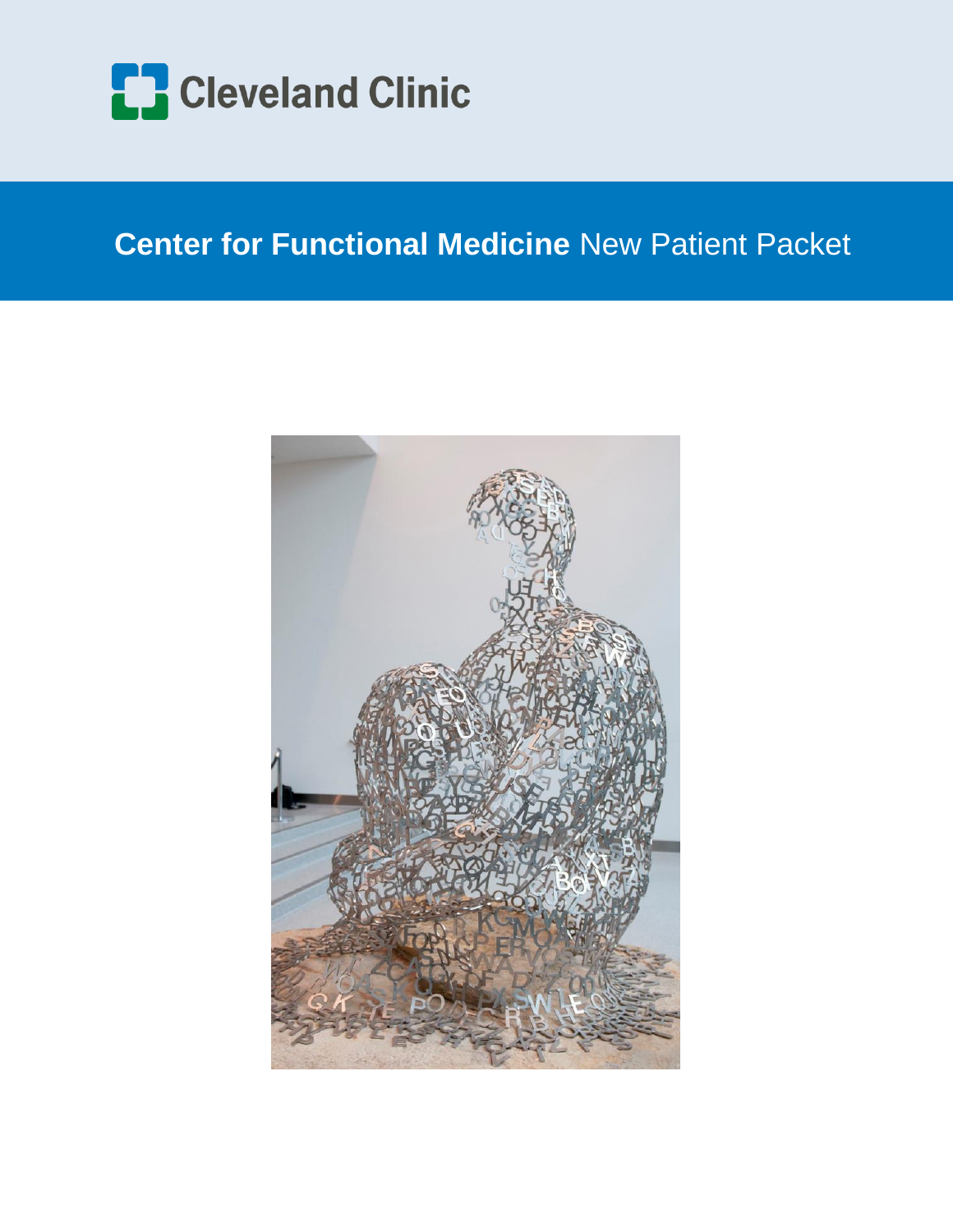

## Welcome Letter

On behalf of myself and the Center for Functional Medicine team, we are excited that you have decided to entrust us with your health and partner with us on your journey to wellness.

Functional Medicine is a systems approach to healing – like a GPS system – to help us efficiently navigate the landscape of illness and identify physiological imbalances that lead to illness. Rather than just asking 'what' illness is present, we ask 'why' the illness is present. For this, we take a comprehensive approach to examine you and your health - questionnaires, extensive personal history, and testing are all critical to telling your story and helping us map your journey. But don't worry, you will not be alone on this journey. Our team of expert caregivers – Providers, Dietitians, Health Coaches and Behavioral Health Specialists – all work together, with you, to eliminate imbalances so that you can achieve optimal wellness.

This information packet will be your companion guide on your journey to wellness. It includes information on our approach and the tools that will be integral to you while on your journey. Please feel free to contact a team member if you have questions or concerns.

Thank you, again, for entrusting us with your health and partnering with us on your journey to wellness.



**Elizabeth Bradley, MD**  *Medical Director*, Cleveland Clinic Center for Functional Medicine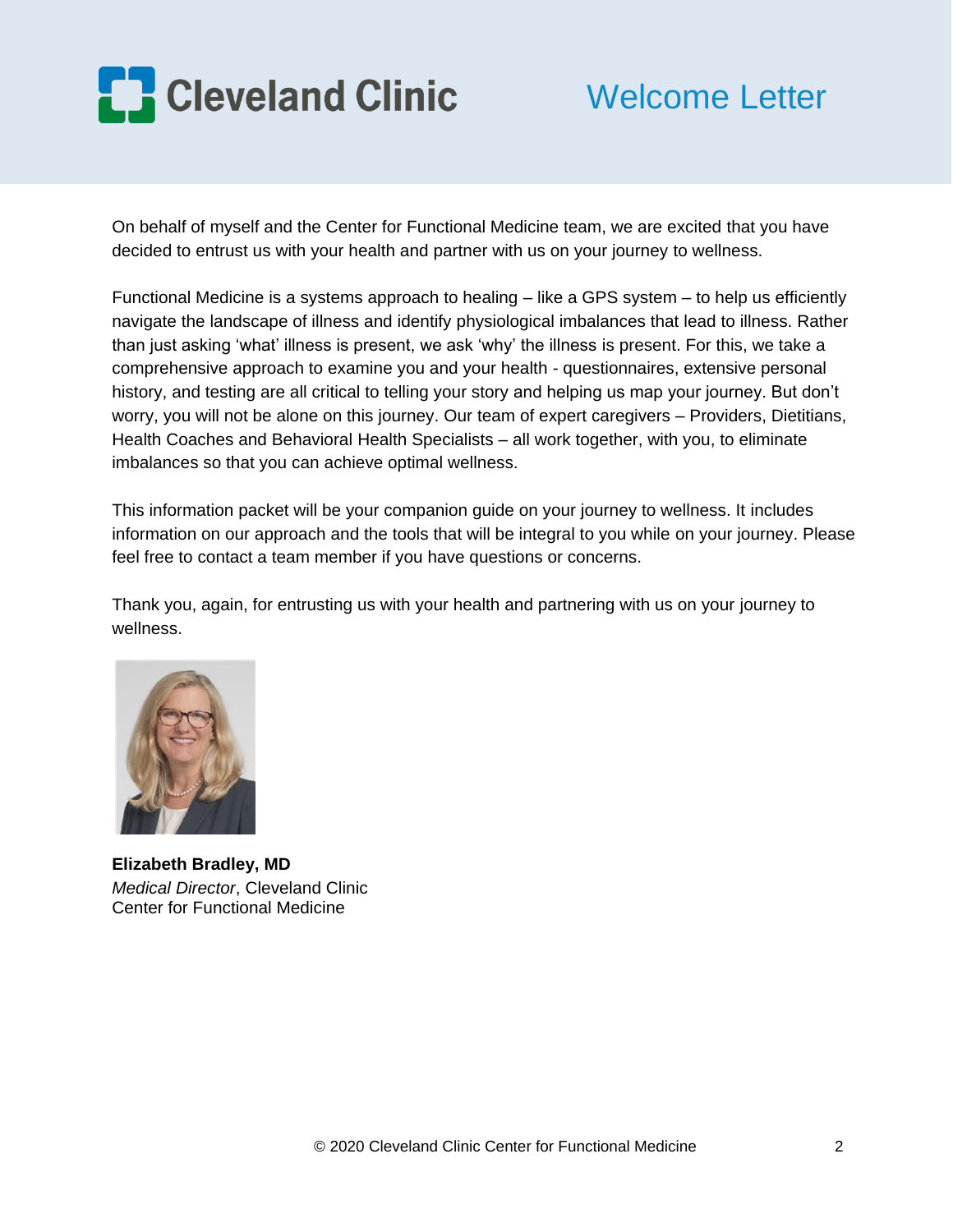

# Table of Contents

|                                                      | 6   |
|------------------------------------------------------|-----|
|                                                      | 7   |
|                                                      | - 8 |
| Shared Health Coaching Appointment                   | 9   |
| Schedule Follow-Up Appointment                       | 10  |
|                                                      | 12  |
|                                                      | 12  |
|                                                      | 12  |
|                                                      | 13  |
| Virtual Visits - Express Care® Online                | 13  |
|                                                      | 14  |
| PROMIS <sup>®</sup> (or Global Health Questionnaire) | 14  |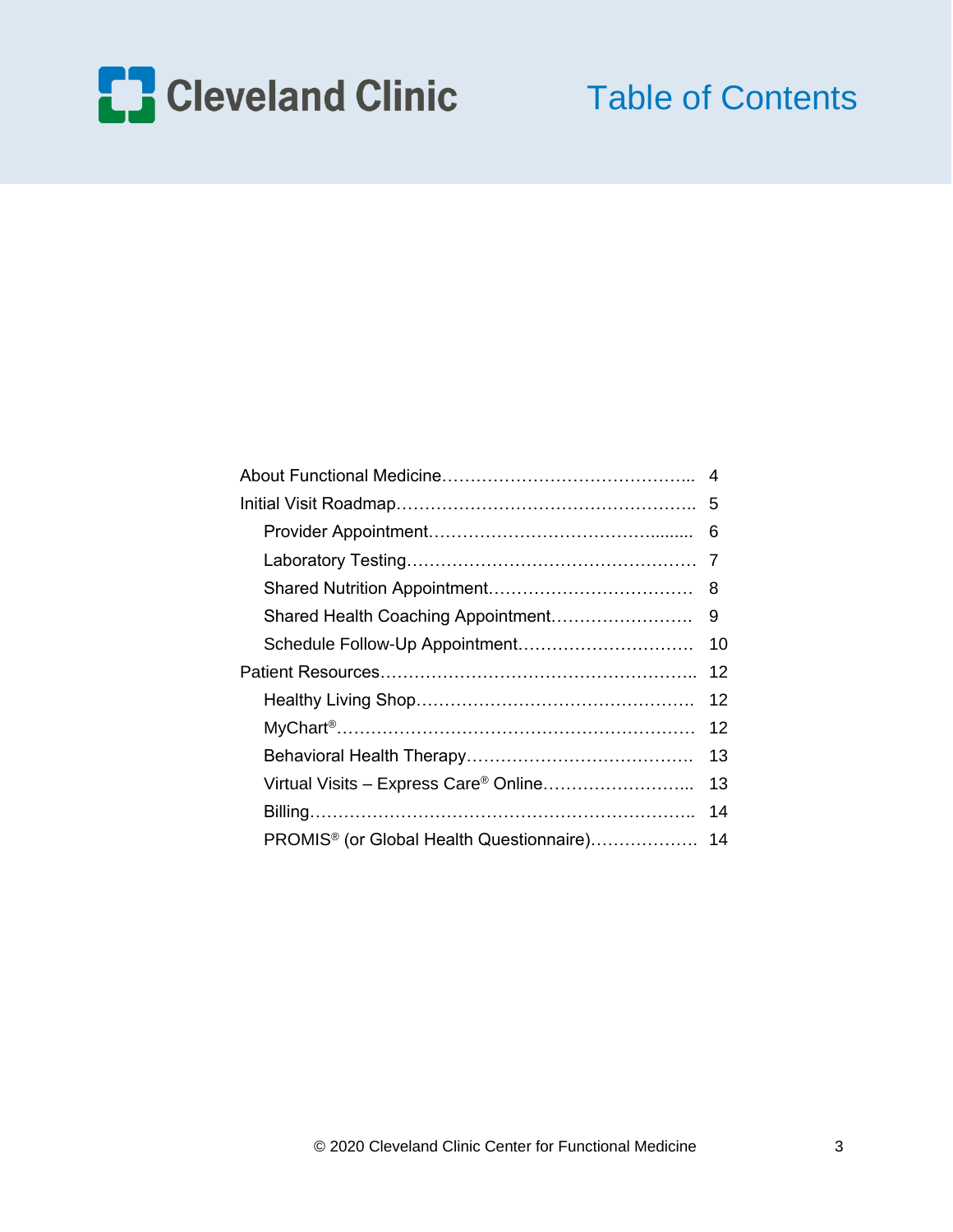

# About Functional **Medicine**

Functional Medicine is a means of health care delivery that approaches disease as part of a continuum between wellness and illness that changes over time as you interact with your environment<sup>1</sup>. It provides an individualized, patient-centered model of care that organizes your signs and symptoms along with your lifestyle, environmental and genetic factors to identify underlying drivers of your chronic condition<sup>1</sup>.

Functional Medicine uses nutrition as a first-line therapy focusing on an anti-inflammatory, low glycemic index, nutrient-dense food plan that encourages the consumption of fresh, bright-colored vegetables, low glycemic index fruits, and non-processed foods. Dietary supplements are used as an adjunct to diet in order to balance nutritional deficiencies, as well as utilizing plant-based antioxidants, anti-inflammatory herbs, and prebiotics/ probiotics to modify the gut microbiome.

Functional Medicine also provides you with a multi-disciplinary team of caregivers including a Provider, Registered Dietitian, Health Coach and Behavioral Health Therapist to help with lifestyle modification and behavior change. Our team will work with you to address the underlying causes of your condition, and support you as you strive to reach your health goals.

### **Welcome to the future of medicine.**

<sup>1</sup>Hanaway P. Form follows function: A functional medicine overview. *Perm J*. 2016; 20(4): 125-126.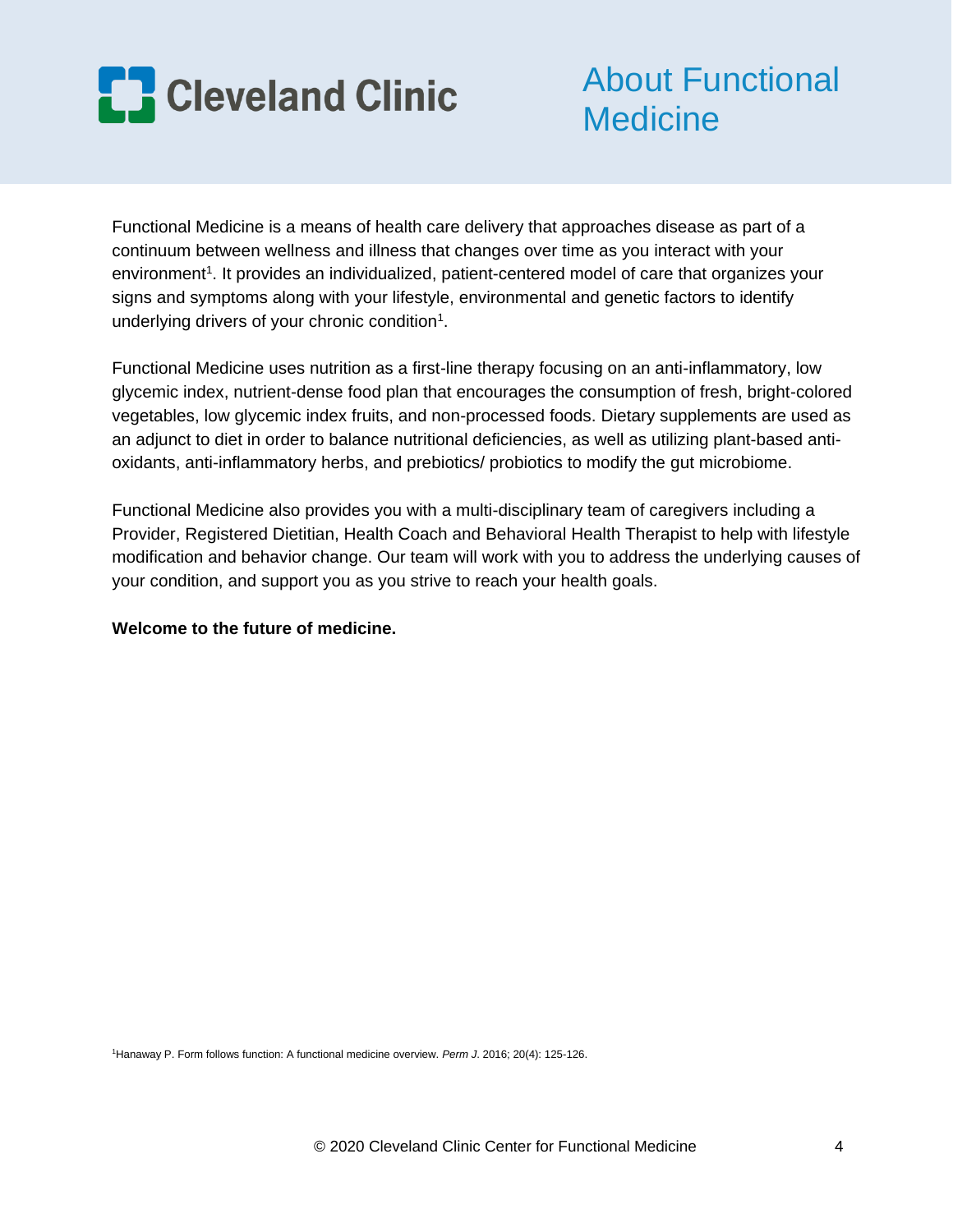

# Initial Visit Roadmap

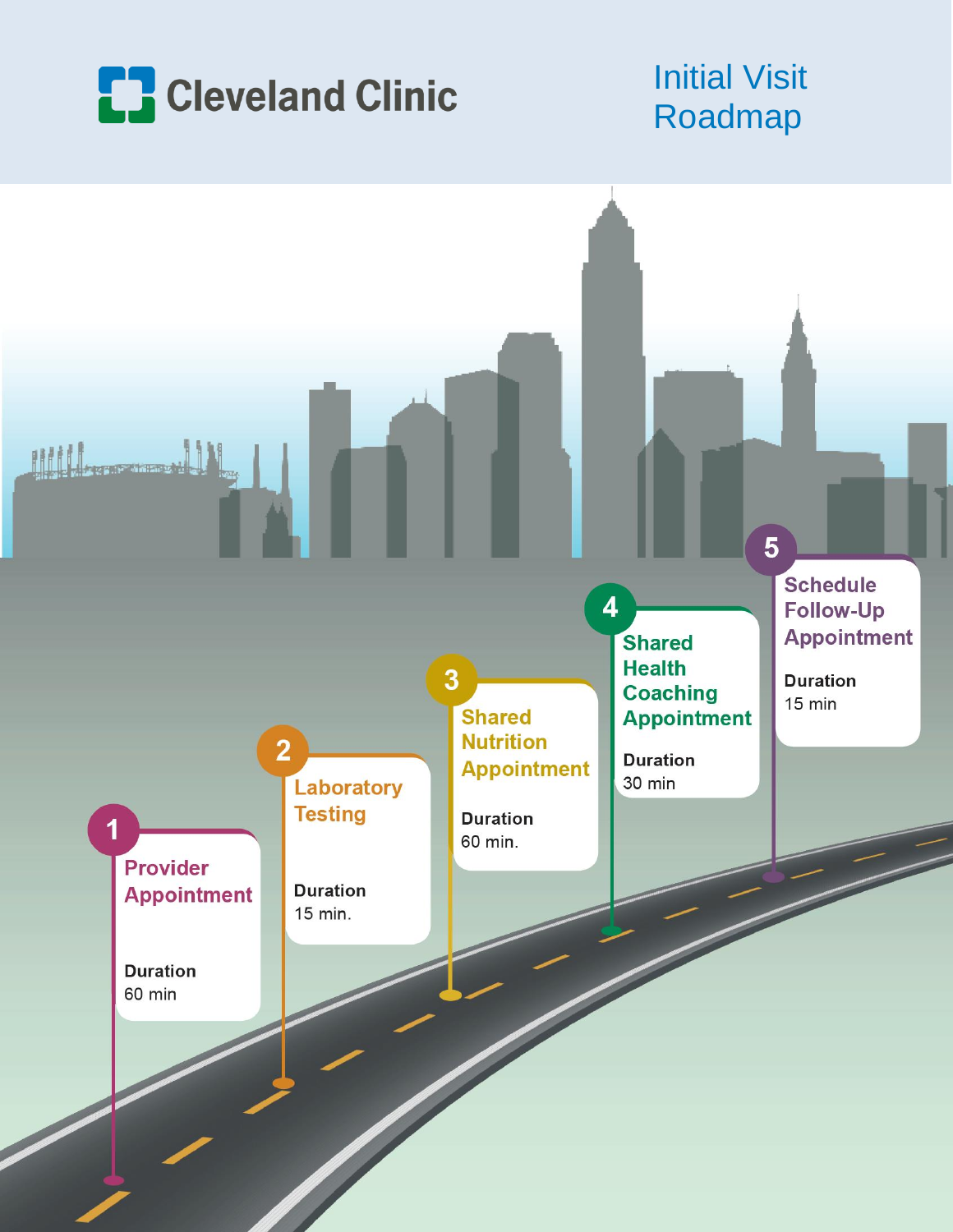

## Provider Appointment

## **Today's Visit**

In this one-on-one appointment, your Provider will discuss your medical history, perform a physical exam and review your LivingMatrix® also known as the Medical Intake Questionnaire. Your provider will also develop a management plan tailored to your specific needs and order lab testing and/or recommend dietary supplements (*if needed*).

Be sure to get your After Visit Summary (or AVS). This document contains valuable visit information that will be helpful to you. It will also be available in MyChart® following your visit.

### **Following this appointment, you will be able to:**

- Describe the Functional Medicine model of care.
- Discuss how your personal history may contribute to your current health status.

## **Continue Your Care**

### **To connect with your Provider:**

- Schedule an in-person follow-up appointment at our front desk before you leave today.
- Schedule a virtual consult using the Express Care Online<sup>®</sup> App. See details for this in the "Patient Resources" section.

**\_\_\_\_\_\_\_\_\_\_\_\_\_\_\_\_\_\_\_\_\_\_\_\_\_\_\_\_\_\_\_\_\_\_\_\_\_\_\_\_\_\_\_\_\_\_\_\_\_\_\_\_\_\_\_\_\_\_\_\_\_\_\_\_\_\_\_\_\_\_\_\_\_\_\_\_\_\_\_**

**\_\_\_\_\_\_\_\_\_\_\_\_\_\_\_\_\_\_\_\_\_\_\_\_\_\_\_\_\_\_\_\_\_\_\_\_\_\_\_\_\_\_\_\_\_\_\_\_\_\_\_\_\_\_\_\_\_\_\_\_\_\_\_\_\_\_\_\_\_\_\_\_\_\_\_\_\_\_\_**

**\_\_\_\_\_\_\_\_\_\_\_\_\_\_\_\_\_\_\_\_\_\_\_\_\_\_\_\_\_\_\_\_\_\_\_\_\_\_\_\_\_\_\_\_\_\_\_\_\_\_\_\_\_\_\_\_\_\_\_\_\_\_\_\_\_\_\_\_\_\_\_\_\_\_\_\_\_\_\_**

**\_\_\_\_\_\_\_\_\_\_\_\_\_\_\_\_\_\_\_\_\_\_\_\_\_\_\_\_\_\_\_\_\_\_\_\_\_\_\_\_\_\_\_\_\_\_\_\_\_\_\_\_\_\_\_\_\_\_\_\_\_\_\_\_\_\_\_\_\_\_\_\_\_\_\_\_\_\_\_**

**\_\_\_\_\_\_\_\_\_\_\_\_\_\_\_\_\_\_\_\_\_\_\_\_\_\_\_\_\_\_\_\_\_\_\_\_\_\_\_\_\_\_\_\_\_\_\_\_\_\_\_\_\_\_\_\_\_\_\_\_\_\_\_\_\_\_\_\_\_\_\_\_\_\_\_\_\_\_\_**

**\_\_\_\_\_\_\_\_\_\_\_\_\_\_\_\_\_\_\_\_\_\_\_\_\_\_\_\_\_\_\_\_\_\_\_\_\_\_\_\_\_\_\_\_\_\_\_\_\_\_\_\_\_\_\_\_\_\_\_\_\_\_\_\_\_\_\_\_\_\_\_\_\_\_\_\_\_\_\_**

**\_\_\_\_\_\_\_\_\_\_\_\_\_\_\_\_\_\_\_\_\_\_\_\_\_\_\_\_\_\_\_\_\_\_\_\_\_\_\_\_\_\_\_\_\_\_\_\_\_\_\_\_\_\_\_\_\_\_\_\_\_\_\_\_\_\_\_\_\_\_\_\_\_\_\_\_\_\_\_**

**\_\_\_\_\_\_\_\_\_\_\_\_\_\_\_\_\_\_\_\_\_\_\_\_\_\_\_\_\_\_\_\_\_\_\_\_\_\_\_\_\_\_\_\_\_\_\_\_\_\_\_\_\_\_\_\_\_\_\_\_\_\_\_\_\_\_\_\_\_\_\_\_\_\_\_\_\_\_\_**

### **Notes**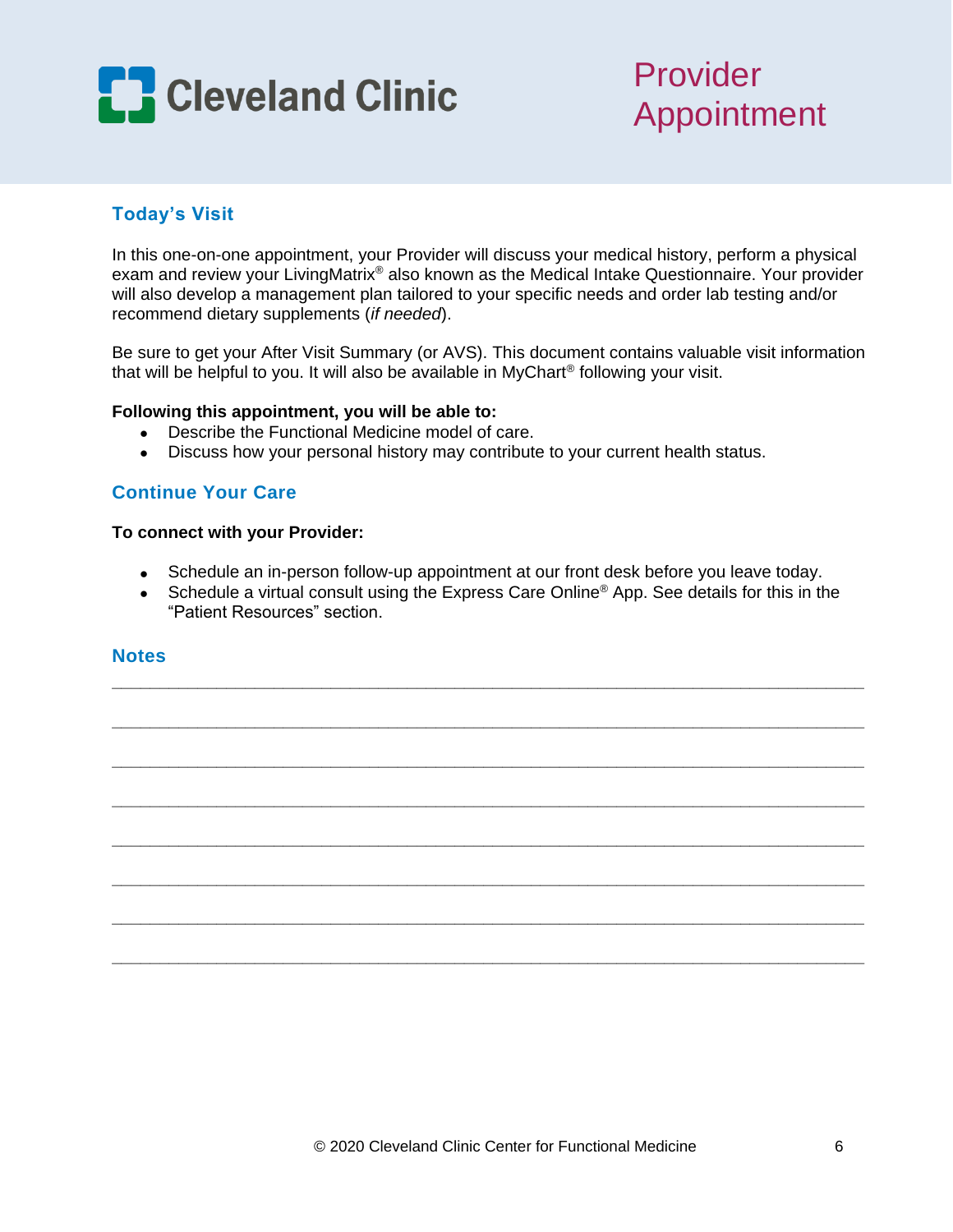

# **Laboratory Testing**

## **Standard Testing**

All standard laboratory testing ordered by your provider may be drawn at any Cleveland Clinic lab location. Some labs may have specific requirements such as fasting or limitations with respect to certain medications. Please refer to the instructions within your AVS. Because fasting is required for some labs, patients with appointments 11:00am or later will not be drawn the same day. Results are reviewed by your Provider before they are released into MyChart<sup>®</sup>. You will be contacted regarding any emergent test results, otherwise your results will be reviewed at your next follow-up appointment.

### **Main Campus**

Center for Functional Medicine: 8:30am-4:30pm, Monday-Friday Glickman Tower, G-10: 8:00am-5:00pm, Monday-Friday

### **Chagrin Falls Family Health Center**

7:30am-5:30pm, Monday-Friday

For a complete listing of blood draw locations, please visit: <http://my.clevelandclinic.org/services/laboratory> <http://clevelandcliniclabs.com/contact-us/draw-site-locations/>

## **At-Home Testing**

All at-home testing ordered by your provider (stool, urine or saliva) should be completed within 2 weeks of your initial visit. It can take up to 4-6 weeks to receive all of your results. All kits have detailed instructions, a requisition order form, a prepaid shipping label, and a customer service number should you have questions.

### **Instructions**

 Please review all instructions prior to the day you plan to do the test, as some have specific restrictions and/or instructions which require planning.

### **Requisition forms**

 You must complete all areas on the requisition form to include the date of testing or your specimen may be rejected.

### **Sample preparation**

- Complete kits prior to implementing new supplement recommendations. These results will provide helpful baseline information. You should continue to take all essential prescription medications.
- Label all sample vials as instructed or your sample may be rejected.
- Some tests may be performed over the weekend and mailed on a Monday. This may require samples to be frozen or refrigerated before shipping.

### **Shipping**

- Be sure to pack all samples as instructed. All vials are packed in the biobag which goes into the box.
- Plan to ship your specimens ideally by the next day Monday through Thursday via FedEx or UPS. Call the carrier to arrange for pick up, or drop off at a FedEx or UPS store location. **Do not use drop boxes.**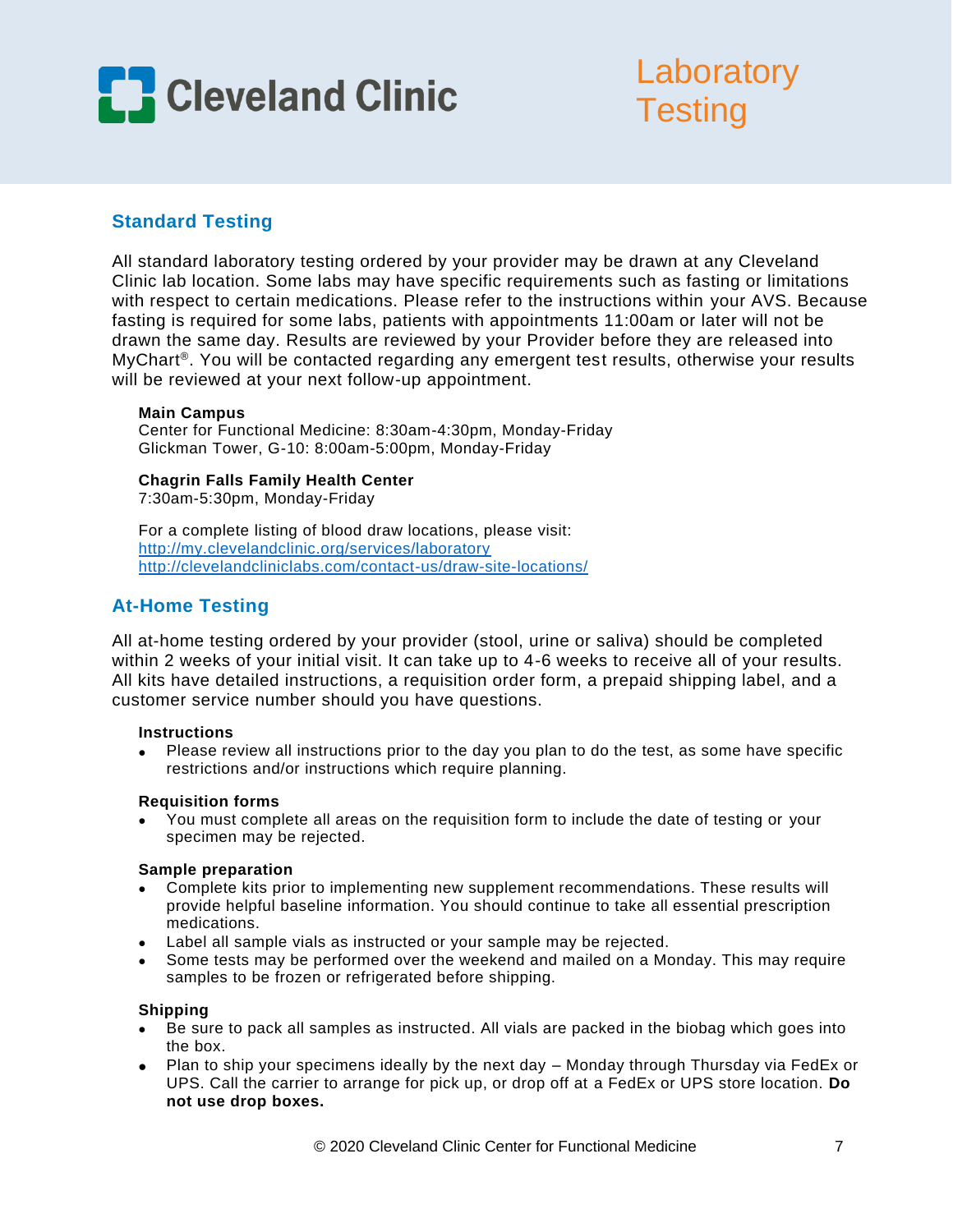

# Shared Nutrition Appointment

## **Today's Visit**

In this shared medical appointment setting, a Registered Dietitian will introduce you and others to the use of 'food as medicine'. You will learn how to be mindful of food focusing on the quality, not quantity, of ingredients, and how you can set yourself up for success.

### **Following this appointment, you will be able to:**

- Discuss the importance of nutrition in the Functional Medicine model of care.
- Explain the importance of a food plan in your care.
- Describe how to implement the recommended food plan.

## **Continue Your Care**

Our experienced Registered Dietitians are available to help you develop a personalized plan that meets your nutrient needs so that you can function at your best.

### **To connect with one of our Registered Dietitians:**

• Schedule an in-person follow-up appointment at our front desk before you leave today.

**\_\_\_\_\_\_\_\_\_\_\_\_\_\_\_\_\_\_\_\_\_\_\_\_\_\_\_\_\_\_\_\_\_\_\_\_\_\_\_\_\_\_\_\_\_\_\_\_\_\_\_\_\_\_\_\_\_\_\_\_\_\_\_\_\_\_\_\_\_\_\_\_\_\_\_\_\_\_\_**

**\_\_\_\_\_\_\_\_\_\_\_\_\_\_\_\_\_\_\_\_\_\_\_\_\_\_\_\_\_\_\_\_\_\_\_\_\_\_\_\_\_\_\_\_\_\_\_\_\_\_\_\_\_\_\_\_\_\_\_\_\_\_\_\_\_\_\_\_\_\_\_\_\_\_\_\_\_\_\_**

**\_\_\_\_\_\_\_\_\_\_\_\_\_\_\_\_\_\_\_\_\_\_\_\_\_\_\_\_\_\_\_\_\_\_\_\_\_\_\_\_\_\_\_\_\_\_\_\_\_\_\_\_\_\_\_\_\_\_\_\_\_\_\_\_\_\_\_\_\_\_\_\_\_\_\_\_\_\_\_**

**\_\_\_\_\_\_\_\_\_\_\_\_\_\_\_\_\_\_\_\_\_\_\_\_\_\_\_\_\_\_\_\_\_\_\_\_\_\_\_\_\_\_\_\_\_\_\_\_\_\_\_\_\_\_\_\_\_\_\_\_\_\_\_\_\_\_\_\_\_\_\_\_\_\_\_\_\_\_\_**

**\_\_\_\_\_\_\_\_\_\_\_\_\_\_\_\_\_\_\_\_\_\_\_\_\_\_\_\_\_\_\_\_\_\_\_\_\_\_\_\_\_\_\_\_\_\_\_\_\_\_\_\_\_\_\_\_\_\_\_\_\_\_\_\_\_\_\_\_\_\_\_\_\_\_\_\_\_\_\_**

**\_\_\_\_\_\_\_\_\_\_\_\_\_\_\_\_\_\_\_\_\_\_\_\_\_\_\_\_\_\_\_\_\_\_\_\_\_\_\_\_\_\_\_\_\_\_\_\_\_\_\_\_\_\_\_\_\_\_\_\_\_\_\_\_\_\_\_\_\_\_\_\_\_\_\_\_\_\_\_**

**\_\_\_\_\_\_\_\_\_\_\_\_\_\_\_\_\_\_\_\_\_\_\_\_\_\_\_\_\_\_\_\_\_\_\_\_\_\_\_\_\_\_\_\_\_\_\_\_\_\_\_\_\_\_\_\_\_\_\_\_\_\_\_\_\_\_\_\_\_\_\_\_\_\_\_\_\_\_\_**

**\_\_\_\_\_\_\_\_\_\_\_\_\_\_\_\_\_\_\_\_\_\_\_\_\_\_\_\_\_\_\_\_\_\_\_\_\_\_\_\_\_\_\_\_\_\_\_\_\_\_\_\_\_\_\_\_\_\_\_\_\_\_\_\_\_\_\_\_\_\_\_\_\_\_\_\_\_\_\_**

### **Notes**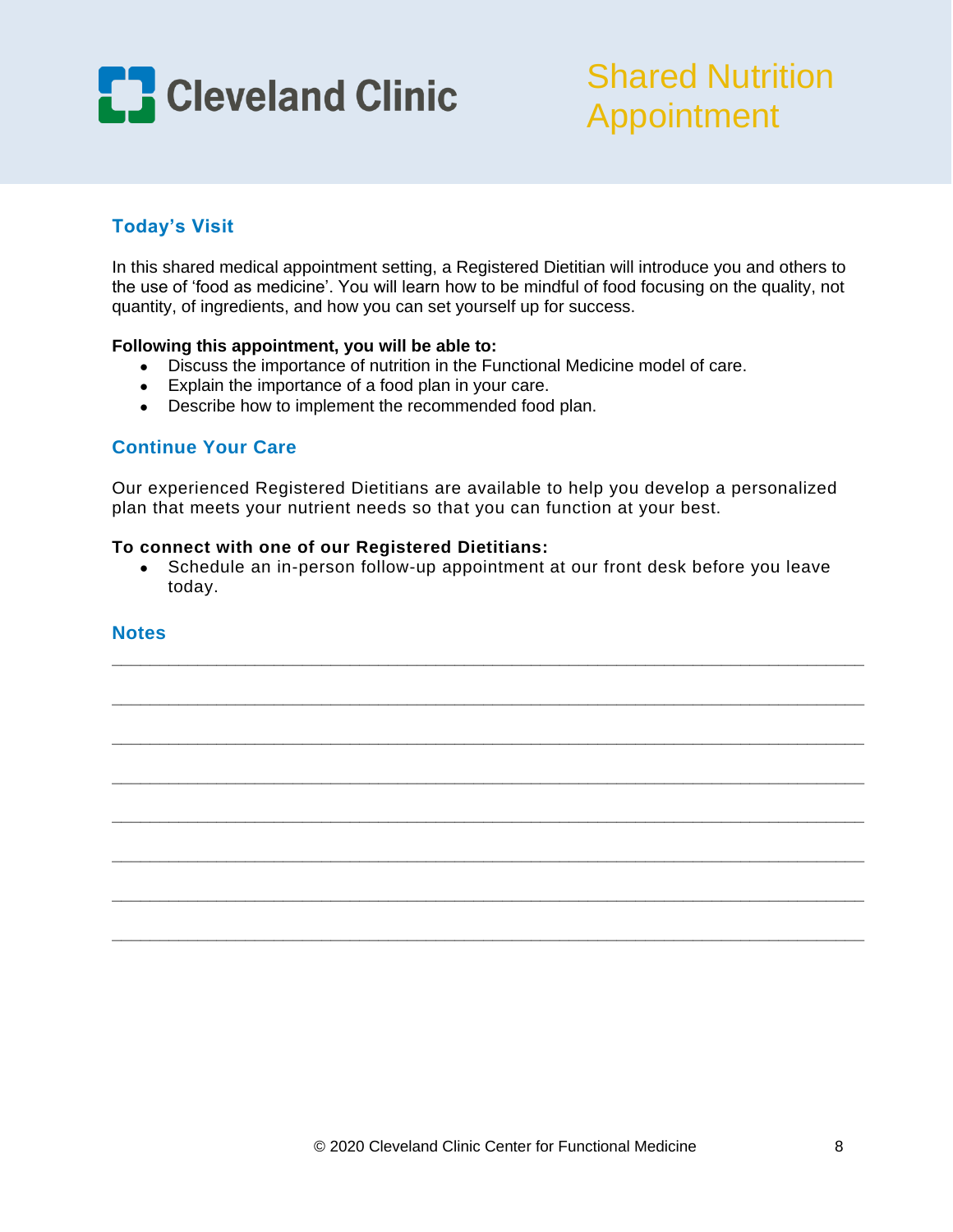

## **Today's Visit**

In this shared medical appointment setting, a Health Coach will help you and others gain the knowledge, skills, tools and confidence to reach your self-identified health goals. You will learn how to identify your personal health and wellness issues, appreciate how they intersect and begin to develop strategies to overcome them.

### **Following this appointment, you will be able to:**

- Explain the role of a health coach in the Functional Medicine model of care.
- Identify habits related to exercise, sleep and stress that are conducive to a higher quality of life.
- Develop realistic lifestyle goals and action plans for achieving these goals.

## **Continue Your Care**

Our experienced Health Coaches are available to provide continuous support, resources and encouragement for the adoption of habits that are conducive to a higher quality of life. They will work closely with you to develop action plans for implementing lifestyle changes.

### **To connect with one of our Health Coaches:**

 Schedule an in-person appointment or phone consult at our front desk before you leave today.

**\_\_\_\_\_\_\_\_\_\_\_\_\_\_\_\_\_\_\_\_\_\_\_\_\_\_\_\_\_\_\_\_\_\_\_\_\_\_\_\_\_\_\_\_\_\_\_\_\_\_\_\_\_\_\_\_\_\_\_\_\_\_\_\_\_\_\_\_\_\_\_\_\_\_\_\_\_\_\_**

**\_\_\_\_\_\_\_\_\_\_\_\_\_\_\_\_\_\_\_\_\_\_\_\_\_\_\_\_\_\_\_\_\_\_\_\_\_\_\_\_\_\_\_\_\_\_\_\_\_\_\_\_\_\_\_\_\_\_\_\_\_\_\_\_\_\_\_\_\_\_\_\_\_\_\_\_\_\_\_**

**\_\_\_\_\_\_\_\_\_\_\_\_\_\_\_\_\_\_\_\_\_\_\_\_\_\_\_\_\_\_\_\_\_\_\_\_\_\_\_\_\_\_\_\_\_\_\_\_\_\_\_\_\_\_\_\_\_\_\_\_\_\_\_\_\_\_\_\_\_\_\_\_\_\_\_\_\_\_\_**

**\_\_\_\_\_\_\_\_\_\_\_\_\_\_\_\_\_\_\_\_\_\_\_\_\_\_\_\_\_\_\_\_\_\_\_\_\_\_\_\_\_\_\_\_\_\_\_\_\_\_\_\_\_\_\_\_\_\_\_\_\_\_\_\_\_\_\_\_\_\_\_\_\_\_\_\_\_\_\_**

**\_\_\_\_\_\_\_\_\_\_\_\_\_\_\_\_\_\_\_\_\_\_\_\_\_\_\_\_\_\_\_\_\_\_\_\_\_\_\_\_\_\_\_\_\_\_\_\_\_\_\_\_\_\_\_\_\_\_\_\_\_\_\_\_\_\_\_\_\_\_\_\_\_\_\_\_\_\_\_**

**\_\_\_\_\_\_\_\_\_\_\_\_\_\_\_\_\_\_\_\_\_\_\_\_\_\_\_\_\_\_\_\_\_\_\_\_\_\_\_\_\_\_\_\_\_\_\_\_\_\_\_\_\_\_\_\_\_\_\_\_\_\_\_\_\_\_\_\_\_\_\_\_\_\_\_\_\_\_\_**

**\_\_\_\_\_\_\_\_\_\_\_\_\_\_\_\_\_\_\_\_\_\_\_\_\_\_\_\_\_\_\_\_\_\_\_\_\_\_\_\_\_\_\_\_\_\_\_\_\_\_\_\_\_\_\_\_\_\_\_\_\_\_\_\_\_\_\_\_\_\_\_\_\_\_\_\_\_\_\_**

**\_\_\_\_\_\_\_\_\_\_\_\_\_\_\_\_\_\_\_\_\_\_\_\_\_\_\_\_\_\_\_\_\_\_\_\_\_\_\_\_\_\_\_\_\_\_\_\_\_\_\_\_\_\_\_\_\_\_\_\_\_\_\_\_\_\_\_\_\_\_\_\_\_\_\_\_\_\_\_**

### **Notes**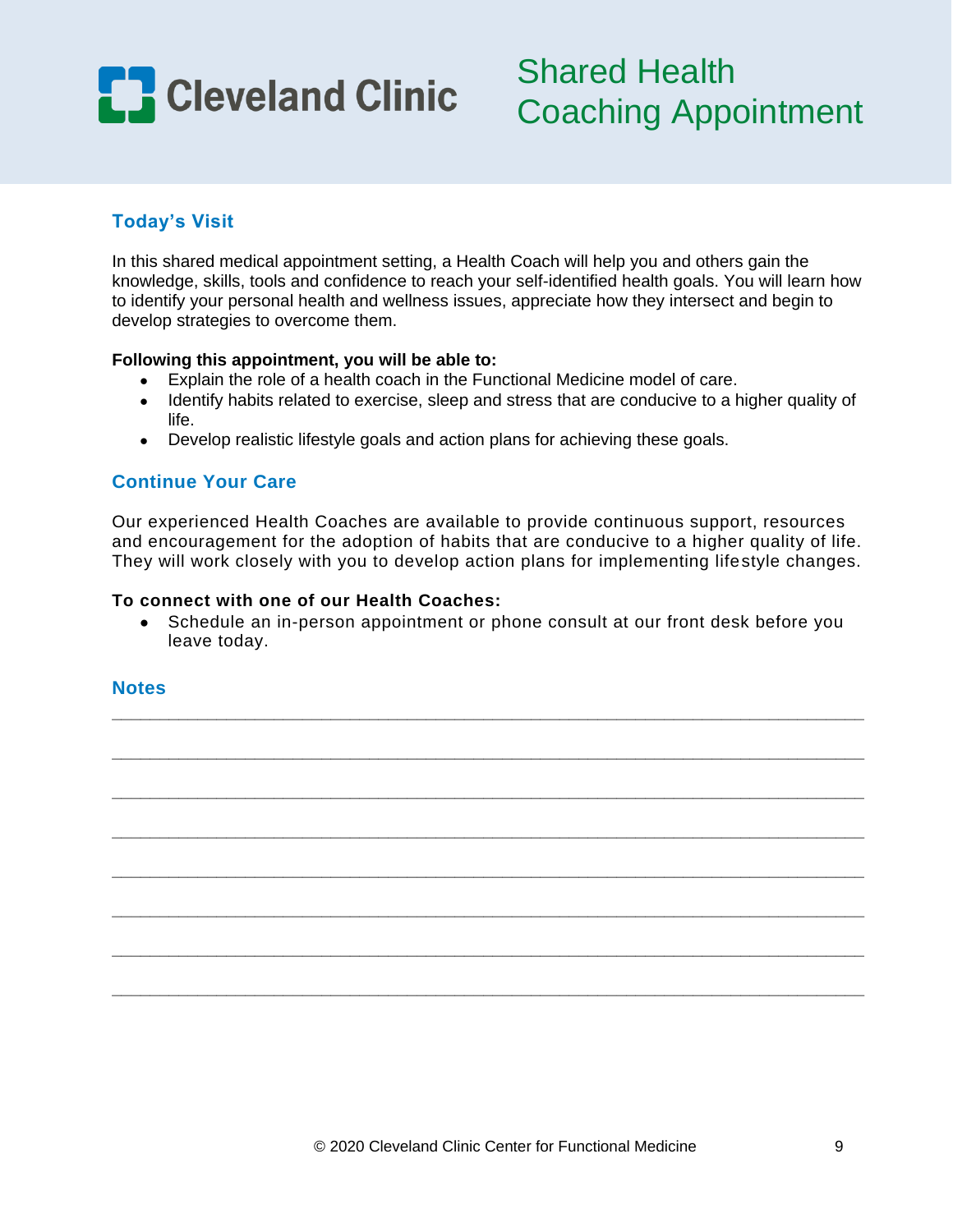

# Schedule Follow-Up Appointments

Before leaving today, be sure to stop at the front desk to schedule your follow-up appointments. Refer to the instructions on your AVS (the paperwork your provider gave to you) for scheduling these appointments.

If you are unable to stop at the front desk after your visit, please call the Center for Functional Medicine directly at 216-445-6900 to schedule your appointment(s).

## **Shared Medical Appointment Programs**

The Center for Functional Medicine has several shared medical appointment (SMA) programs available to help support you on your journey to wellness. In these appointments, you receive indepth education in a group setting and, in many instances, also receive one-on-one time with a Provider.

SMAs are an innovative, interactive approach to healthcare that brings patients with common needs together with one or more healthcare providers. During a typical SMA, 7-12 patients are seen together in a setting that encourages discussion of symptoms, experiences and concerns. Patients have the ability to not only learn from the provider, but also other patients.

| <b>Program and</b><br><b>Registration Link</b>                                                                                                                                                               | <b>Description</b>                                                                                                                                                                | <b>Facilitators</b>                                 | No. of<br>Sessions*                   | <b>Type of</b><br><b>Patients</b>           | Cost**                     |
|--------------------------------------------------------------------------------------------------------------------------------------------------------------------------------------------------------------|-----------------------------------------------------------------------------------------------------------------------------------------------------------------------------------|-----------------------------------------------------|---------------------------------------|---------------------------------------------|----------------------------|
| Functioning for Life™ (FFL)<br>Weight Mgmt.<br>Autoimmune<br>Digestive Disorders<br><b>Diabetes</b><br>Women's Health<br>Pain/Migraine<br>$\bullet$<br>www.clevelandclinic.org/Function<br><i>ingForLife</i> | A robust program of<br>shared medical<br>appointments.<br>Condition-specific<br>programs have been<br>developed and patients<br>can select the series<br>that is right for them.  | Provider<br><b>Dietitian</b><br><b>Health Coach</b> | 10 <sup>1</sup><br>Weekly<br>Sessions | New and<br>Established<br>Adult<br>Patients | Insurance<br><b>Billed</b> |
| Functional Ketogenics™<br>www.clevelandclinic.org/FMKeto                                                                                                                                                     | A program focused on a<br>low carb, moderate<br>protein and high fat<br>diet. This program will<br>prepare you for<br>planning and integration<br>into your current<br>lifestyle. | Provider<br><b>Dietitian</b><br><b>Health Coach</b> | 10<br>Weekly<br>Sessions              | New and<br>Established<br>Adult<br>Patients | Insurance<br><b>Billed</b> |
| Get Functional™<br>www.clevelandclinic.org/CFMGet<br><b>Functional</b>                                                                                                                                       | A program that<br>introduces the patient to<br>the detoxification<br>process that can heal<br>the body on every level.                                                            | Provider<br><b>Dietitian</b><br><b>Health Coach</b> | 6<br>Weekly<br>Sessions               | New and<br>Established<br>Adult<br>Patients | Insurance<br><b>Billed</b> |

*Provider = Medical Doctor, Doctor of Osteopathic Medicine, Physician Assistant or Nurse Practitioner*

*\*All sessions are 1.5 to 2 hours in length*

*\*\*Check if Cleveland Clinic is in network*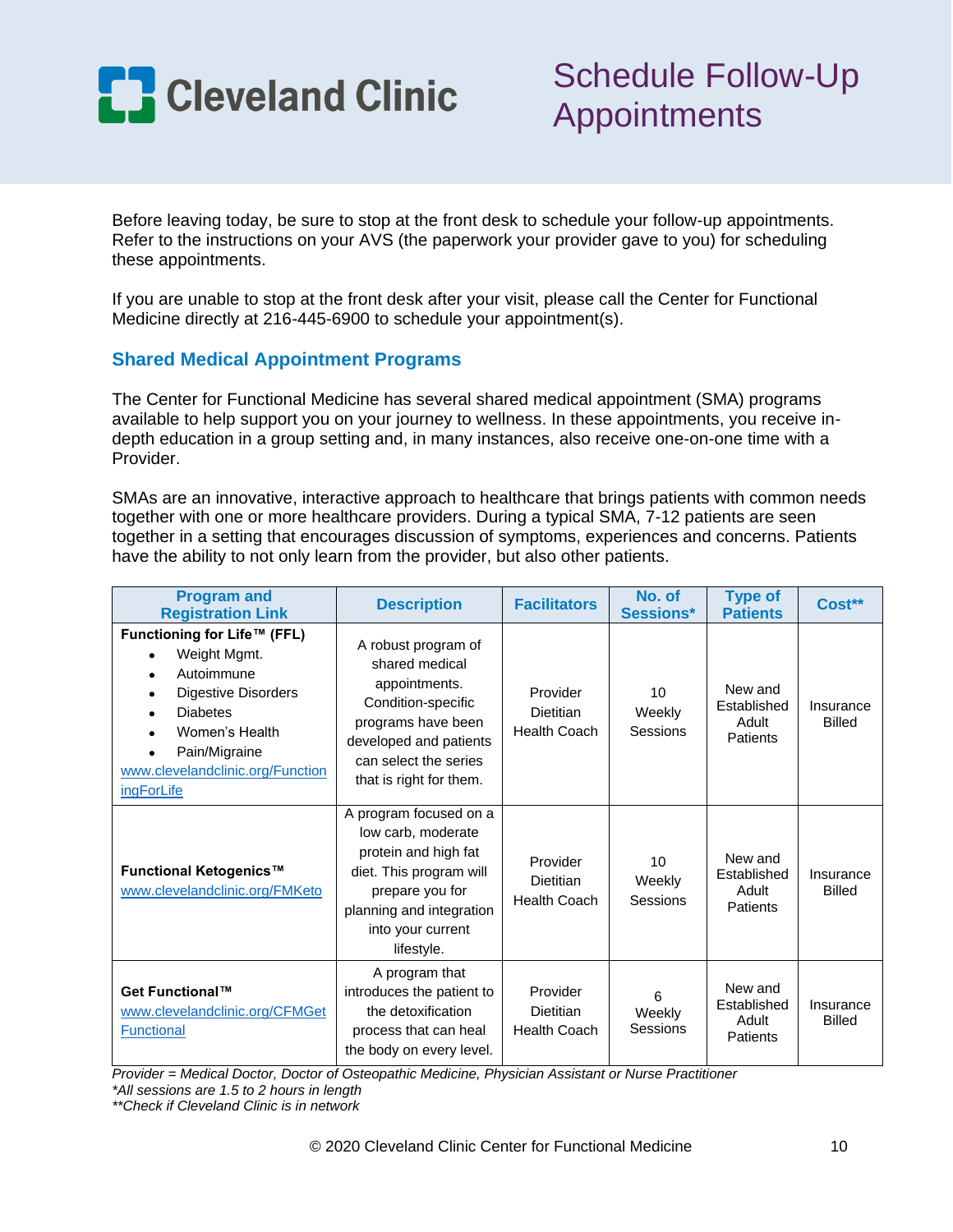

# Schedule Follow-Up Appointments

## **Shared Medical Appointment Programs (cont'd)**

| <b>Program and</b><br><b>Registration Link</b>                                                                                                             | <b>Description</b>                                                                                                                  | <b>Facilitators</b>                                 | No. of<br>Sessions*               | <b>Type of</b><br><b>Patients</b>                                                    | Cost**                     |
|------------------------------------------------------------------------------------------------------------------------------------------------------------|-------------------------------------------------------------------------------------------------------------------------------------|-----------------------------------------------------|-----------------------------------|--------------------------------------------------------------------------------------|----------------------------|
| #SoFunctional™<br>www.clevelandclinic.org/sofunct<br>ional                                                                                                 | A program for children<br>with obesity, diabetes,<br>digestive disorders,<br>and/or attention deficit<br>disorders.                 | Provider<br><b>Dietitian</b><br><b>Health Coach</b> | 4<br><b>Bi-Weekly</b><br>Sessions | New and<br>Established<br>Pediatric<br><b>Patients</b><br>$(7-12 y/o)$               | Insurance<br><b>Billed</b> |
| <b>Functional Kids™</b><br>www.clevelandclinic.org/fmkids<br>signup                                                                                        | A program to introduce<br>parents and children to<br>FM who are dealing with<br>a specific list of<br>conditions.                   | Provider<br><b>Dietitian</b><br><b>Health Coach</b> | 4<br><b>Bi-Weekly</b><br>Sessions | New and<br>Established<br>Pediatric<br><b>Patients</b><br>(6-12 y/o OR<br>13-17 y/o) | Insurance<br><b>Billed</b> |
| <b>FFL Nourish™</b><br>www.clevelandclinic.org/FFLNo<br>urish                                                                                              | A program that takes a<br>deeper dive into nutrition                                                                                | <b>Dietitian</b>                                    | 6<br>Monthly<br>Sessions          | <b>FFL</b><br>Graduates<br>and<br>Established<br>Patients                            | Insurance<br><b>Billed</b> |
| <b>FFL Mindfulness™</b><br>www.clevelandclinic.org/FFLMi<br>ndfulness                                                                                      | A program that explores<br>the components of<br>mindfulness that are<br>crucial for lasting lifestyle<br>and behavior changes.      | <b>Health Coach</b>                                 | 6<br>Monthly<br>Sessions          | <b>FFL</b><br>Graduates<br>and<br>Established<br>Patients                            | No Cost                    |
| FFL Mind and Body™<br>www.clevelandclinic.org/FFLMi<br>ndandBody                                                                                           | A program that explores<br>the connection between<br>our minds, brain function<br>and health.                                       | Behavioral<br>Health<br>Therapist                   | 6<br><b>Bi-Weekly</b><br>Sessions | <b>FFL</b><br>Graduates<br>and<br>Established<br>Patients                            |                            |
| GI Effects <sup>®</sup> Lab Review*<br>Patients will need to have sent<br>in their collection kit to Genova<br>at least 3-4 weeks prior to the<br>session. | A program that reviews<br>lab results from the GI<br>Effects <sup>®</sup> stool test that<br>assesses gastrointestinal<br>function. | Provider<br><b>Health Coach</b>                     | 1                                 | Established<br>Patients                                                              | Insurance<br><b>Billed</b> |

*Provider = Medical Doctor, Doctor of Osteopathic Medicine, Physician Assistant or Nurse Practitioner*

*\*All sessions are 1.5 to 2 hours in length*

*\*\*Check if Cleveland Clinic is in network*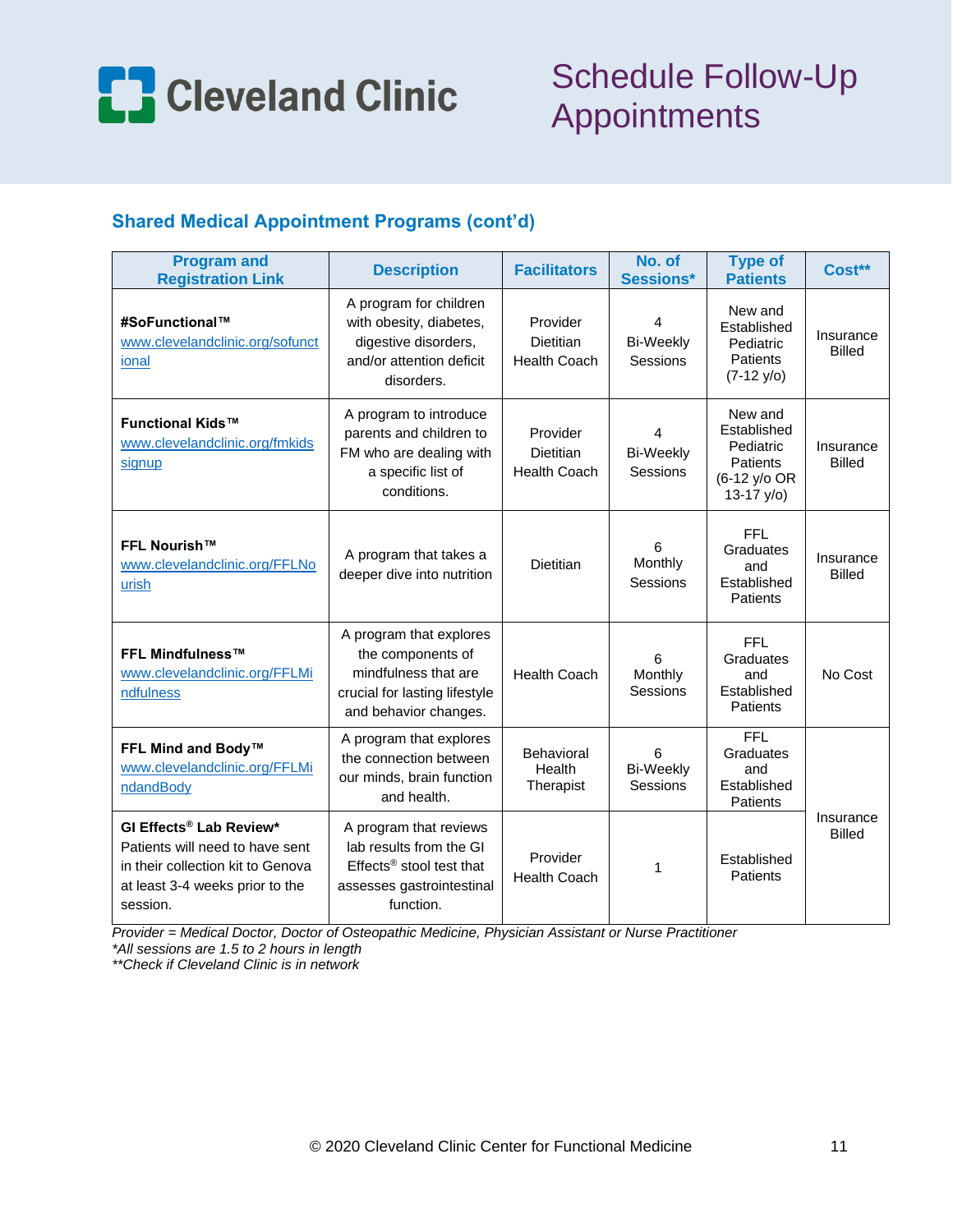

## **Patient** Resources

## **Healthy Living Shop**

The Center for Functional Medicine offers an easy to use, convenient way to order supplementation recommended by your provider through the Healthy Living Shop.

All of the products offered are considered high-quality, and adhere to specific criteria for quality and effectiveness including good manufacturing practices, use of clean products, free of fillers, binders, and other antigens. In addition, we follow third party analysis for independent verification of active ingredients.

### **Get started by following three easy steps:**

- 1. Visit the following webpage:<https://store.healthylivingshop.com/>
- 2. Create an account:
	- Enter your email address which will be your username
	- Create password
	- Medical Record Number (MRN) is listed on your AVS
	- Select your provider from the dropdown box. If they are not listed, select "other"
- 3. Order recommended supplementation
	- Enter the supplement name in the search box
	- Add all supplements to your cart and proceed to checkout. Orders of \$100 or more qualify for free shipping.

\*Please allow 5-7 business days for delivery. For issues with your MRN please call 216-445-6900

## **MyChart®**

MyChart® is a secure, online health management tool that connects you to your Cleveland Clinic healthcare team and important information from your electronic medical record.

To sign-up, visit the following webpage:<https://mychart.clevelandclinic.org/>

Message one of your caregivers by following the instructions below:

### **1. To message on your computer:**

- Sign into MyChart®
- Under 'Messaging' at the top of the screen, select 'Message My Doctor/eVisit'
- Select 'Message My Doctor's Office' and choose your caregiver from the dropdown box and select 'Subject' option

### **2. To message on your mobile device:**

- Download the free MyChart® App, and create an account (if you don't already have one)
- Select 'Messages' then 'Send A Message'
- Choose your caregiver from the dropdown box and select 'Subject' option

\*Note that test results can *only* be evaluated and discussed during an appointment with your Provider.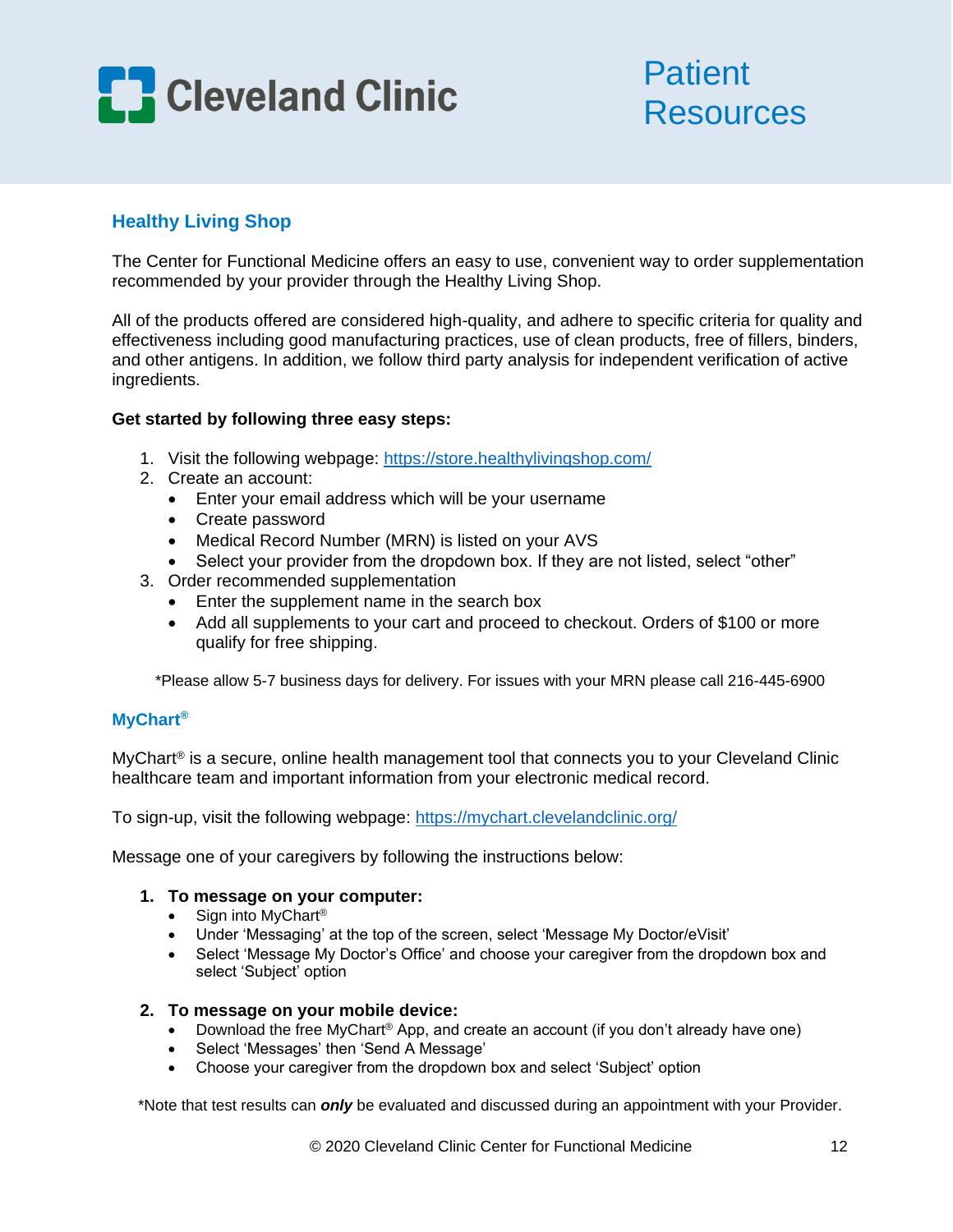

# Patient **Resources**

## **Behavioral Health Therapy**

We recognize that the mind-body connection is real. When faced with emotional challenges, our physical well-being can be compromised. This is why we offer Behavioral Health Therapy as part of our overall suite of services. Behavioral Health Therapy can help identify and understand feelings and behaviors, experience the process of making positive change, and gain healthy coping skills.

Our goal is to help patients enhance their life skills so they can build resilience to:

- Constant stress
- Grief and loss
- Lifestyle changes/loss of family support
- Anger issues
- Work-related stress
- Self-esteem issues
- Phobias
- Anxiety
- Depression
- Relationship/Marital issues
- Abuse/Domestic violence
- Parenting struggles
- School issues
- Adjustment disorder
- Behavioral issues

You can be seen the same day as your current appointment, or you can schedule a follow-up at a later date. To schedule an appointment today, call 216-445-6900, select option 0.

## **Virtual Visits - Express Care® Online**

All established patients have the ability to complete virtual follow-up visits with a Provider or Behavioral Health Therapist using Express Care® Online. This service is a fast, secure and easy way to receive care from a healthcare team member in a live virtual visit using a smartphone (iPhone or Android), tablet or computer. Virtual visits can only be scheduled at the Center for Functional Medicine front desk by calling 216-445-6900, option 0.

To sign-up, visit the following webpage:<https://clevelandclinicmycareonline.org/landing.htm>

### **Access your appointment by following the instructions below:**

### **1. To access on your computer:**

- Sign into Express Care® Online at least 5-10 minutes prior to your scheduled appointment time to avoid rescheduling.
- Be sure to click the 'Test Your Computer' button to make sure you're ready for your visit
- Click the 'Start Visit' button that will appear and follow the prompts

### **2. To access on your mobile device:**

- Download the free Express Care® Online App
- Sign into Express Care® Online at least 5-10 minutes prior to your scheduled appointment time to avoid rescheduling, and follow the prompts

If you have questions, call Technical Support at 855-786-3899.